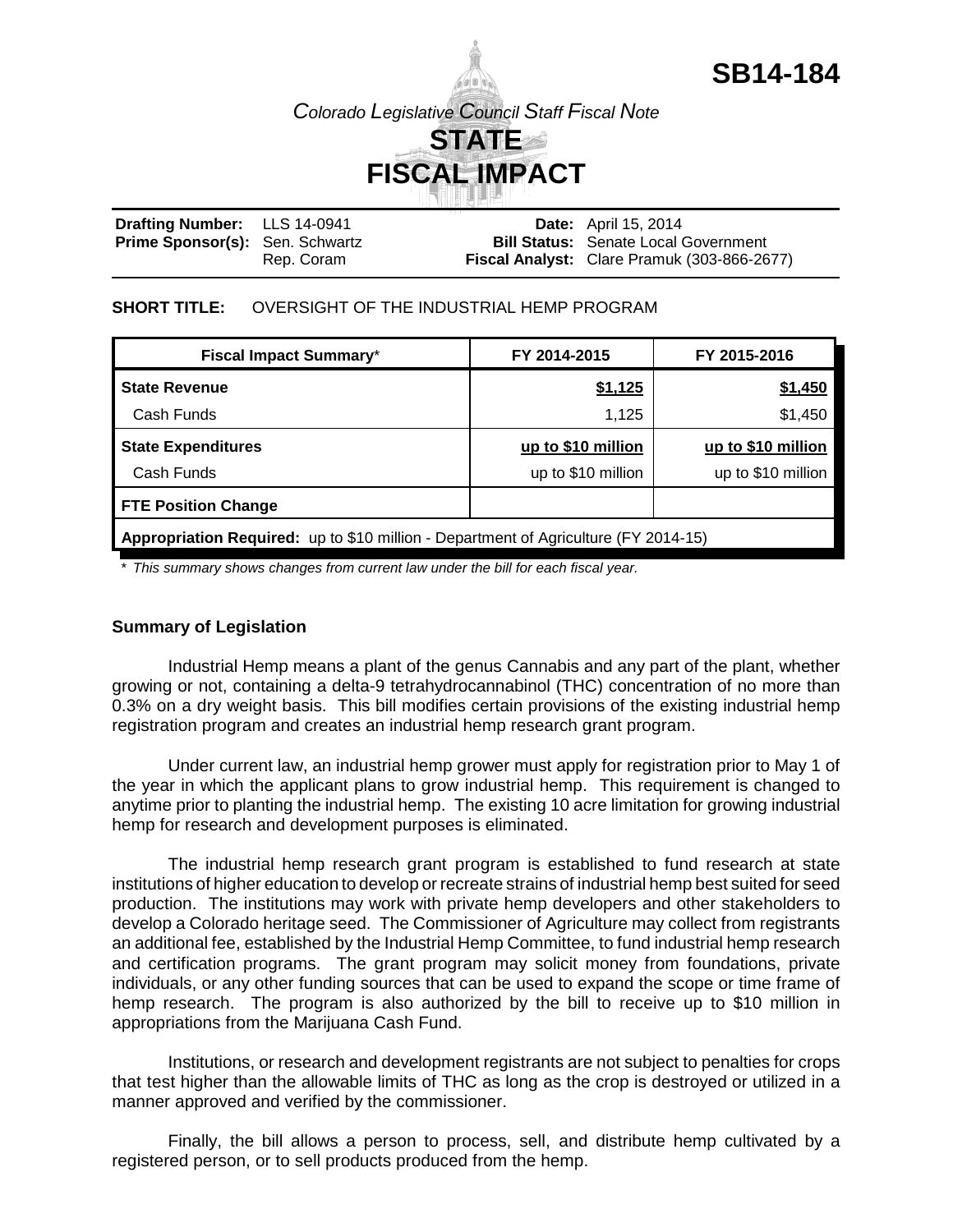April 15, 2014

# **Background**

The Department of Agriculture began administering a registration program for industrial hemp growers in 2014. The annual registration fee for commercial production of industrial hemp is \$200 plus \$1.00 per acre. The annual registration fee for production of industrial hemp for research and development is \$100 plus \$5 per acre. There are currently 33 growers registered for the upcoming season, 19 of which are registered for research and development. All registrants are subject to sampling of their industrial hemp crop to verify that their hemp does not exceed the permissible THC limits.

The Marijuana Cash Fund is composed of fees from retail marijuana licensees, state sales tax revenues from medical marijuana and retail marijuana sales, and a 10 percent special sales tax on retail marijuana.

## **State Revenue**

This bill will increase revenue by **\$1,125 in FY 2014-15 and \$1,450 in FY 2015-16** to the Industrial Hemp Registration Program Cash Fund in the Department of Agriculture from fees. The increase is due to eliminating the 10 acre limit on research and development and adding a fee for the grant program.

*Gifts, grants, and donations.* The grant program can accept funds from other sources but no such gifts, grants, or donations have been identified.

## *Assumptions.*

- the Industrial Hemp Committee will set a fee of \$20 per registrant for the grant program;
- the Industrial Hemp program will have 50 registrants in FY 2014-15 and 60 participants in FY 2015-16; and
- research and development acreage will increase by 25 acres per year.

*Fee impact on industrial hemp registrants.* Section 2-2-322, C.R.S., requires legislative service agency review of measures which create or increase any fee collected by a state agency. The actual fee amount will be established by the Industrial Hemp Committee. Table 1 below identifies the fee impact of this bill.

| Table 1. Fee Impact on Individuals, Families or Business |      |                                  |                                   |  |
|----------------------------------------------------------|------|----------------------------------|-----------------------------------|--|
| Type of Fee                                              | Fee  | <b>Number</b><br><b>Affected</b> | <b>Total Fee</b><br><b>Impact</b> |  |
| Industrial hemp research grant fee (FY 2014-15)          | \$20 | 50                               | \$1,000                           |  |
| Industrial hemp research grant fee (FY 2015-16)          | 20   | 60                               | 1,200                             |  |
| Additional acreage (FY 2014-15)                          | 5    | 25                               | 125                               |  |
| Additional acreage (FY 2015-16)                          | 5    | 50                               | 250                               |  |
|                                                          |      | <b>TOTAL</b>                     | \$2,575                           |  |